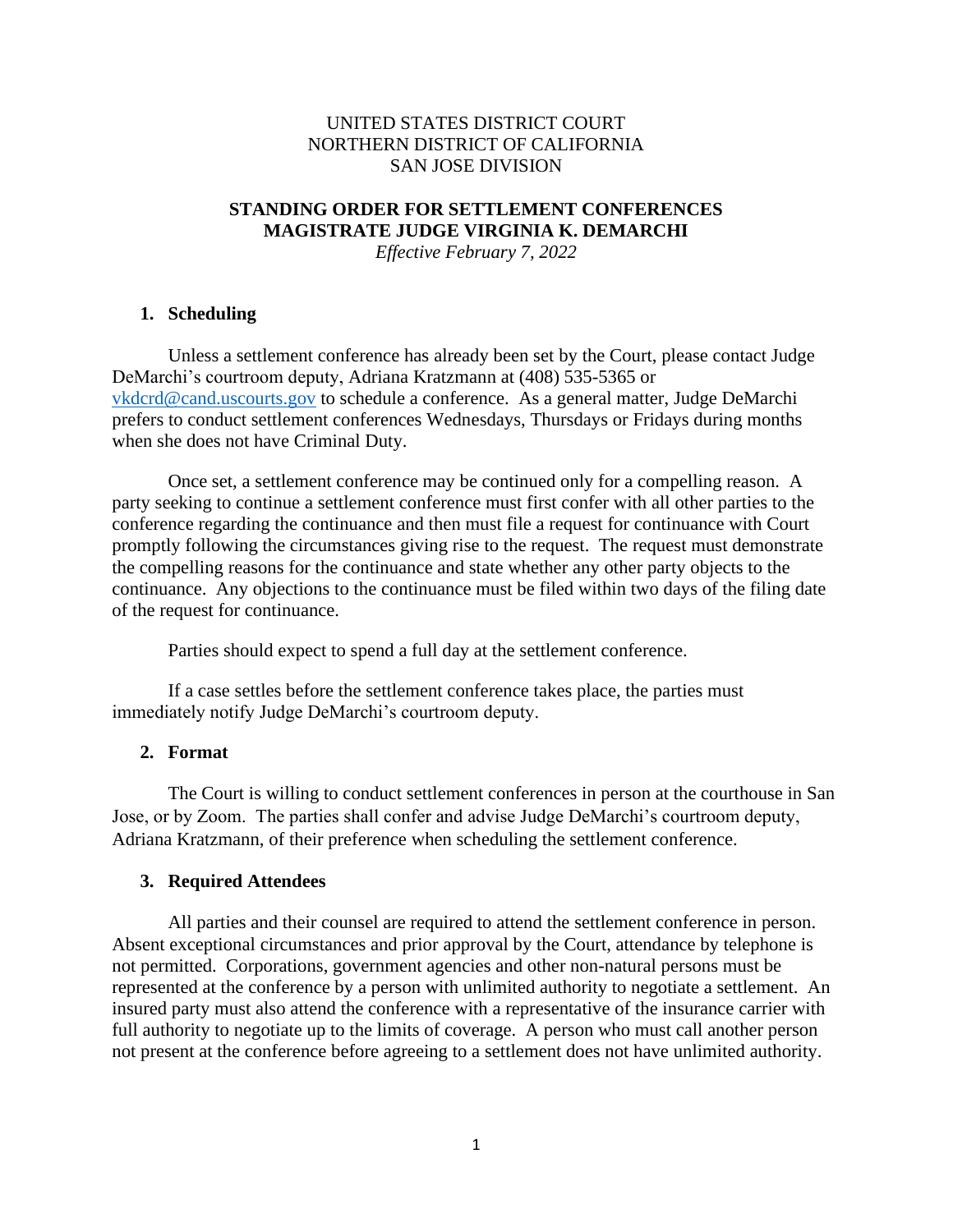### **4. Settlement Conference Statement**

No later than seven days prior to the settlement conference, each party participating in the conference must *lodge* a Settlement Conference Statement with Judge DeMarchi's chambers by emailing the statement in text-searchable .pdf format to vkdcrd@cand.uscourts.gov and delivering a hard copy to chambers. The statement should *not* be filed. Each party must serve a copy of its statement on all other parties participating in the conference.

The statement must include:

- a. the identity of the party(ies) or party representative(s) and attorney(s) who will attend the conference;
- b. a brief statement of the facts of the case;
- c. a brief statement of the claims and defenses raised, including statutory or other grounds upon which the claims and defenses are founded;
- d. the relief sought by the party;
- e. a summary of settlement discussions, mediations, or evaluations to date, if any;
- f. the party's present demand or offer of settlement **(if the party has not made a demand or offer, the party** *must* **make one in advance of the date the party's statement is due and include the demand or offer in the statement)**;
- g. any other matter the party believes may materially impact settlement of the case;
- h. a summary of the proceedings to date, including the current case schedule; and
- i. a list of all pending motions.

The statement should conform to the formatting requirements of Civil L.R. 3-4 and should not exceed 10 pages of text. A party may include exhibits with its statement, but the exhibits should not exceed 20 total pages.

## **5. Confidential Settlement Letter**

No later than seven days prior to the settlement conference, each party participating in the conference must *lodge* a Confidential Settlement Letter with Judge DeMarchi's chambers by emailing the letter to vkdcrd@cand.uscourts.gov and delivering a hard copy to chambers. The letter should *not* be filed. The confidential letter should *not* be served on any other party.

The confidential letter must include: